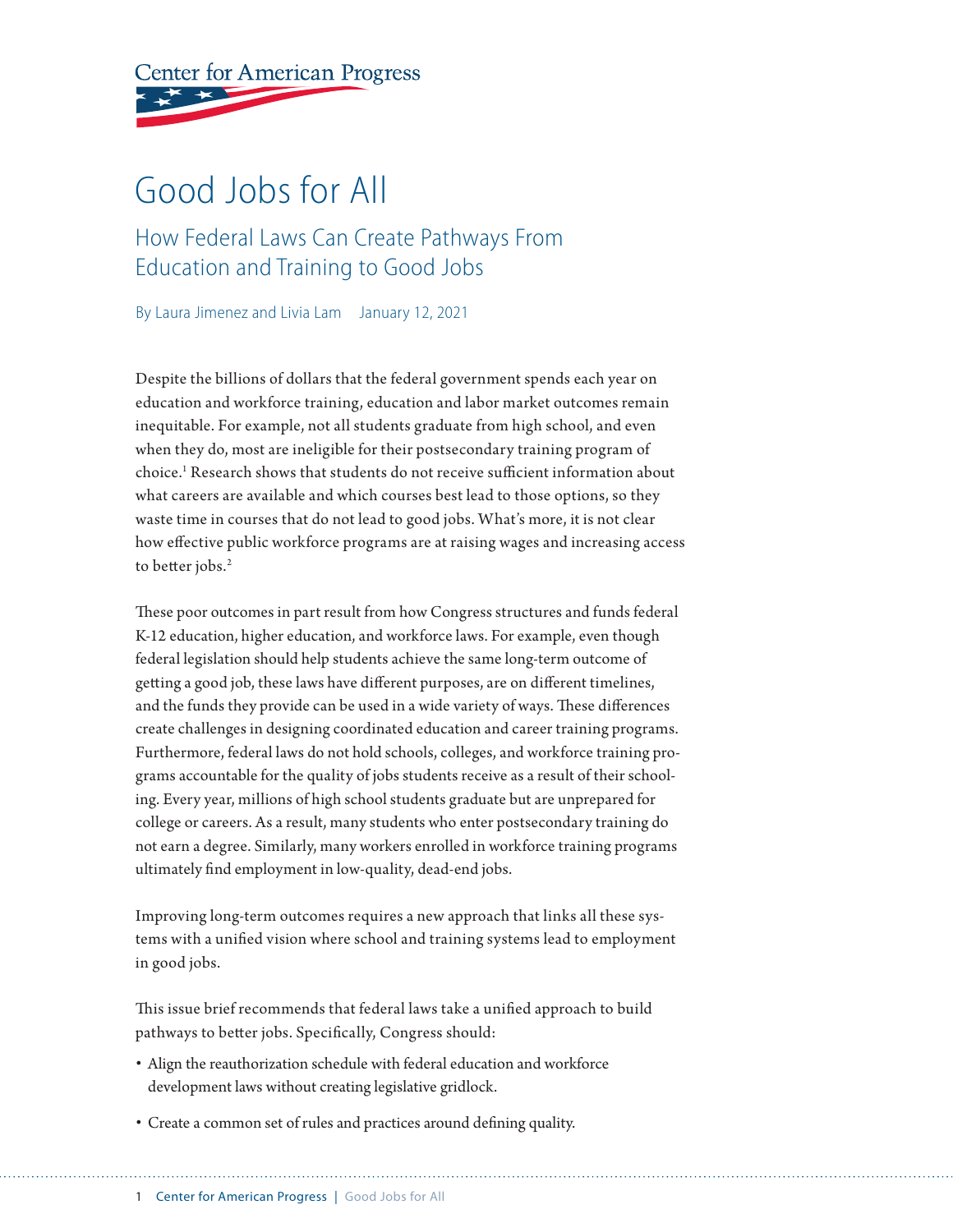- Create parameters for job quality that are included in federal education and workforce development laws.
- Align key legislative elements of federal education and workforce development laws with good jobs.
- Require states to implement federal education and workforce development laws collaboratively across the education and workforce training systems.

These recommendations are informed by conversations with local leaders in education and workforce training programs across the country so that they can better respond to the real-time needs of students and workers.

## Defining "good jobs"

The Center for American Progress has defined good jobs as "the kind of jobs that afford economic security and participation in civic life as opposed to occupations that require few skills, pay low wages, or are vulnerable to outsourcing."3 However, others in this policy space have developed ways to measure and define job quality that add greater dimension to this broad definition.4 The topic of job quality has also become a concern for international organizations; for example, the Organization for Economic Cooperation and Development created a job quality framework that includes the working environment.<sup>5</sup> Moreover, federal laws have enacted some measures speaking to job quality, including worker safety, support for equal pay, prevention of discrimination, and the right to form unions. And there are some job quality standards attached to federal apprenticeships and other federal job spending to support private sector jobs, such as prevailing wage laws and anti-discrimination protections. However, these measures do not go far enough to ensure that federal programs lead to good jobs.

No single federal law related to education, training, or employment speaks directly to this more robust definition of good jobs. But each of them, to varying degrees, includes measures related to job quality. For more information on how some existing laws address various aspects of job quality, see the Appendix.

Despite plenty of research and practice on defining and creating good jobs, current federal laws supporting education, training, and the workforce focus on merely attaining jobs rather than prioritizing quality employment. Simply put, without greater attention, these programs will not necessarily ensure that students and workers qualify for good jobs. If federal laws focused more on job quality, they could both promote consistency across programs and create greater accountability for students and workers to obtain good jobs. Such a focus would allow states to use federal funds collectively to create coordinated education and training in K-12 schools, postsecondary institutes, and job placement programs, thereby raising the quality of the services they provide.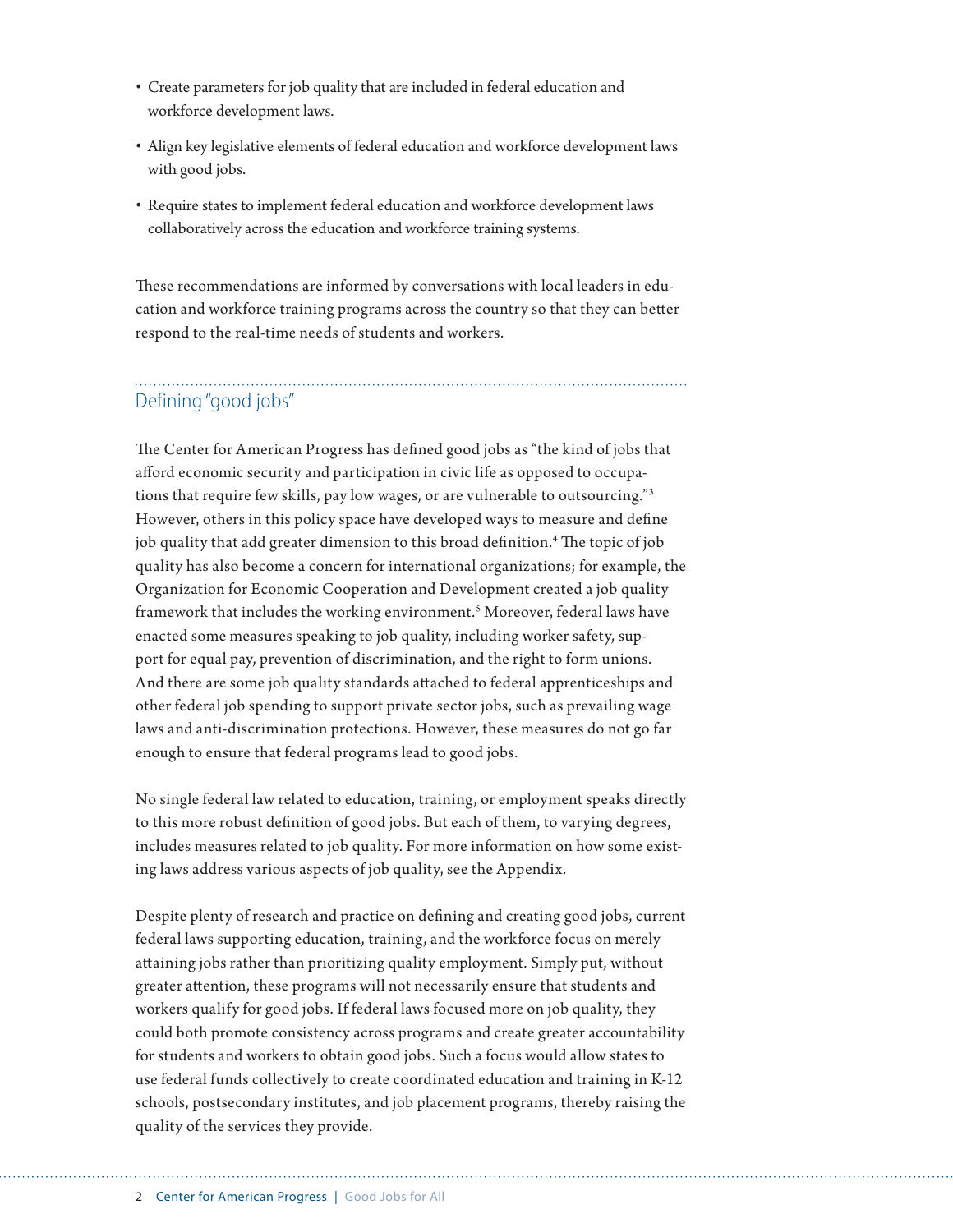Factors such as cost of living and distance between jobs and housing are included in the various job quality frameworks mentioned above. Therefore, local context dictates what "good jobs" ultimately look like. One approach to account for a wide range of factors in defining good local jobs would be creating a multiple measures dashboard, which CAP has previously recommended.<sup>6</sup>

## Using job quality to break down silos in federal laws for education, training, and workforce development

All too often, policies are created and carried out in silos. K-12 education, higher education, and workforce laws are no different. For example, the term "job quality" does not appear in the Every Student Succeeds Act (ESSA), the Higher Education Act, or the Workforce Innovation and Opportunity Act (WIOA) three of the most significant federal laws supporting education and training.7 Until Congress updates these laws to help students and workers get good jobs, the U.S. economy will continue to leave millions of people behind through an ever-growing gap between the wealthy and the poor.

While there are many pieces to federal legislation, introductory statements could make clear Congress' intent to close this gap. Specifically, the statements of purpose and definitions in legislation can address the range of education and workforce factors influencing job quality and discuss how jobs affect quality of life. For example, the quality of a person's job affects their ability to provide for themselves and their family.

Job quality can also be addressed through other components of federal law, such as reporting and accountability—a term that refers to program outcomes. This could help ensure that programs do in fact lead to students and workers getting good jobs and that these results are accurately and consistently reported.

Harmonizing legislative components across these related policy areas can help students and workers easily transition from education and training into good jobs. Specifically, crafting common provisions and using similar language about job quality helps integrate it as a goal across systems.

Components of current workforce law—such as unified planning across core programs in a state and common performance accountability measures for multiple laws with similar aims—illustrate how to help foster collaboration among the different state offices carrying out portions of these laws. For example, the Carl D. Perkins Act requires state plans to contain information about how the state's career and technical education activities will be coordinated with state activities under WIOA and ESSA.<sup>8</sup> And both Perkins and WIOA must align training programs with local labor market needs and in-demand jobs.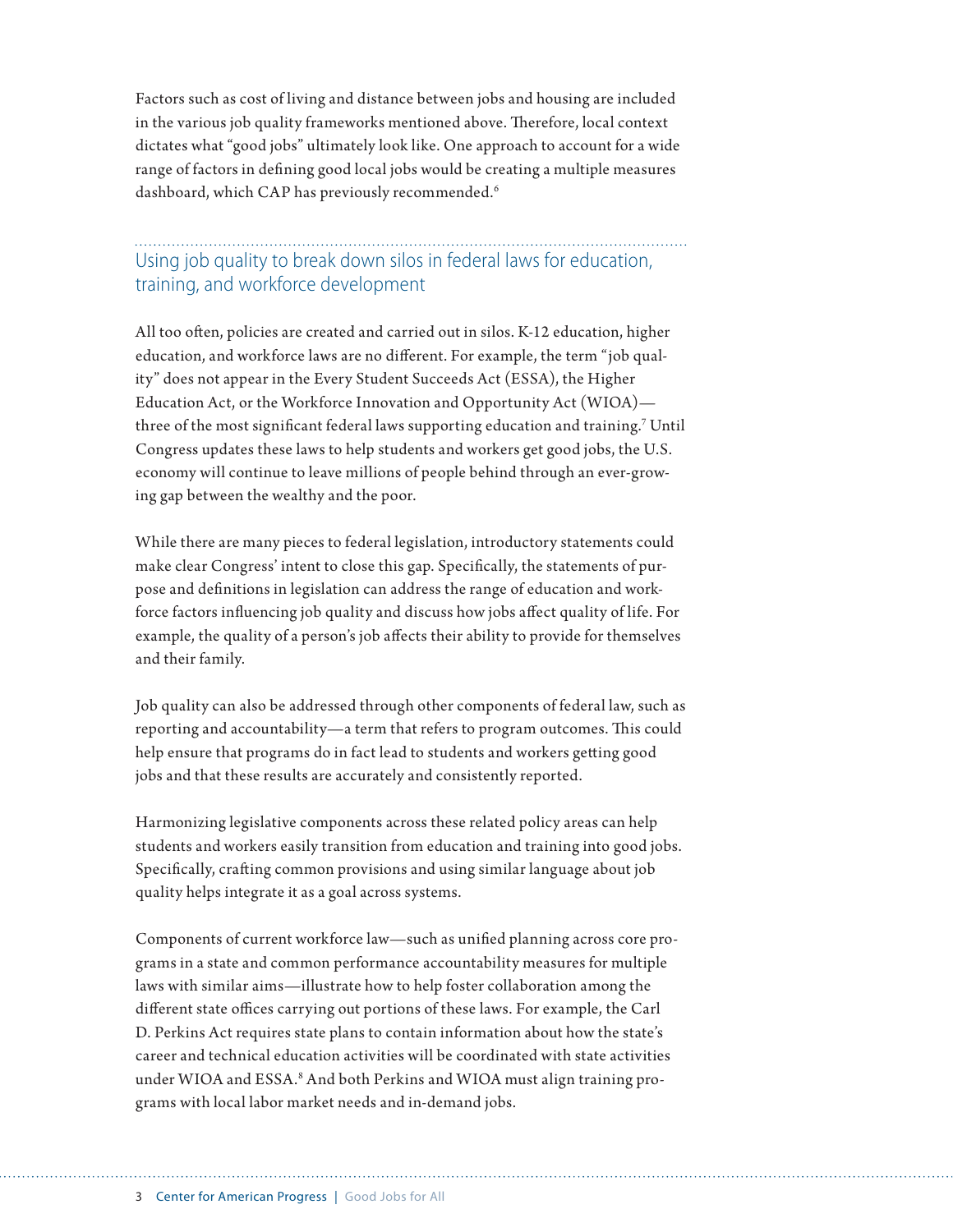While these examples show how Congress directs states to coordinate their education and training activities, the laws are less clear about how these programs result in participants getting good jobs and how they measure that result.

### **Questions on job quality for local leaders of education and workforce training programs**

The authors met with leaders in state governments, third-party service provider organizations, and K-12 schools to ask five questions related to job quality, which sought to answer how job quality affected program design and, if it did not, why. The interview questions used in these conversations are listed below:

- What makes a good job?
- How are these defining characteristics/qualities built into your approach to preparing students for those jobs or for further training?
- Within your work (or program), what conditions need to be in place to ensure the learning that takes place prepares students for a good job? How about in the classroom—what does that look like?
- Research suggests a relationship between youth underemployment, unemployment, and poor later labor market outcomes in the form of lower skills or training, reduced wages, and weakened labor force participation in the future. Are there certain policies or practices that aim to ensure improved longer- or shorter-term labor market impacts/ employment outcomes?
- Research also suggests a connection between labor market participation and civic participation. Are there certain policies or practices that aim to help your students become productive citizens?

## A framework to promote a high-quality job for all students and workers

While getting a good job is important, there are no common standards for job quality, nor are there incentives for education and training programs to improve pathways to good jobs. Current efforts to prepare all students and workers for good jobs focus on students and workers improving their skills rather than addressing the chronic issues that lead to income inequality. However, improving workers' skills will do nothing to get rid of low-wage, low-quality jobs.

While all federal education and workforce policies are similar, they are not the same. To help organize and classify job quality-related information and dimensions based on these similarities and differences, this issue brief offers a three-part framework with the following objectives:

- 1. Define quality
- 2. Manage and govern programs for quality
- 3. Require decision-making processes to be based on job quality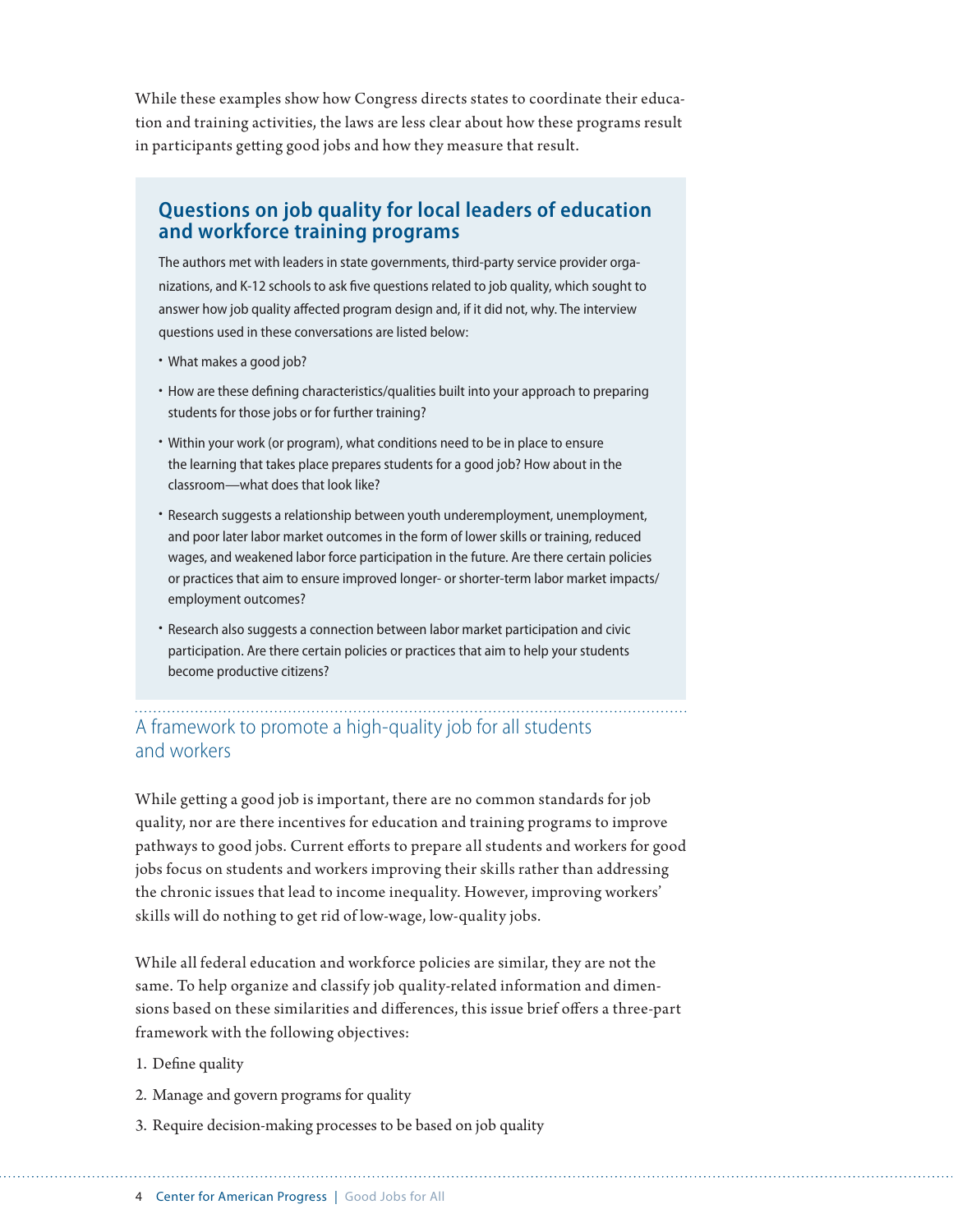#### How to define quality

Defining quality must address two elements. First, programs must prepare students and workers not only to enter into good jobs but also adapt to the changing needs of the workforce. Second, program service providers, employers, and government agencies must also develop consensus on the definition of a good job, which may have common categories such as a livable wage regardless of industry but vary in the particulars by industry, geographic area, and local cost of living.

The authors' conversations with leaders of schools and workforce training programs offer insight into how the existing setup of these programs fall short. "We're only getting the answers to the questions we're asking," said one third-party service provider.<sup>9</sup> He explained that what is missing among these systems is that programs cannot adapt quickly to labor market conditions, which would help drive the K-12 education, higher education, workforce, and even economic development ecosystem "to focus on good jobs." Thus, if program service providers asked how they could prepare students for good local jobs, the answers would likely require changes to how they approach their work. For example, he mentioned how the Affordable Care Act changed how the U.S. Centers for Medicare and Medicaid Services paid medical providers; it began basing payments on standards for quality of care, not just the provision of care.10 Thus, these providers had to demonstrate that they provided high-quality care to be paid for their services. To make his point, the provider said, "by design, Congress aimed for better integration of care, better designed services … better measurement tools."

In other words, Congress must build incentives and requirements within K-12 education, higher education, and workforce development laws to provide an incentive for those systems to provide services that benefit the long-term outcomes of students.

#### How to manage programs for quality

The authors interviewed a leader of one statewide organization that coordinates a career preparation system running in all regions of the state.<sup>11</sup> He stressed the difficulty of managing the quality of training in these programs because decisions are made by regional leaders, not centrally. However, he said the organization does require a review team to locally endorse programs to provide some assurance that training programs meet minimum criteria. Additionally, this entity asks for regions to submit letters from employers. The letters say that program graduates would be qualified for entry-level jobs, though they do not guarantee employment.

#### How to govern federal programs for quality

The Medicaid-managed care model described above offers another example of how to create a decision-making model at the agency level based on quality standards. For example, the federal regulations passed by the U.S. Centers for Medicare and Medicaid Services on managed care include requirements that strengthen the quality of care provided to Medicaid beneficiaries and promote more effective use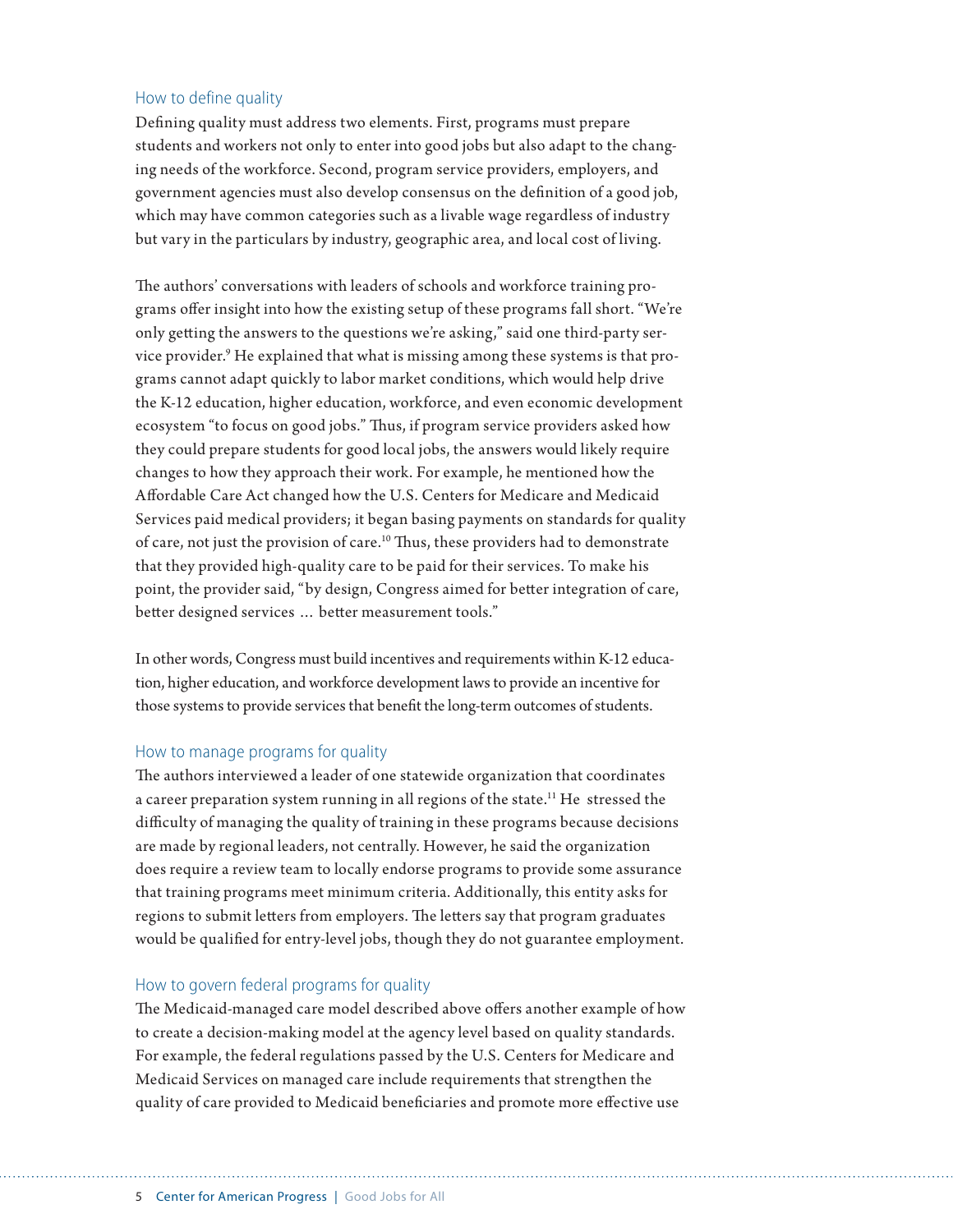of data in overseeing managed care programs.12 In particular, these regulations created health care governing boards and made them responsible for ensuring quality-of-care compliance at all levels of service. This is just one example of how to govern a federal program for quality.

## Recommendations

The following recommendations detail specific actions Congress can take to emphasize job quality across federal education and workforce development laws. Congress should consult with educators, workers, and employees to get their input on these changes:

**• Congress should align the reauthorization schedule with federal education and workforce development laws without creating legislative gridlock.** One significant barrier to creating a complementary set of laws and regulations that support pathways to good jobs is the different time periods over which these laws are put into effect. For example, the Individuals with Disabilities Education Act, which contains a provision to require postsecondary transition plans for students with disabilities, has not been updated since 2004.<sup>13</sup>

Meanwhile, ESSA was due for updating in 2019 and WIOA was due for updating in 2014.<sup>14</sup> Congress updated the Carl. D Perkins Act in 2018.<sup>15</sup> Putting these laws on the same timeline for revision without creating more opportunities for gridlock would support practitioners, policy experts, advocates, and lawmakers in considering changes to create consistency across these laws.

- **• Congress should create a common set of rules and practices around defining quality.** Specifically, it should determine how local programs are managed for quality and how local governments hold programs accountable for meeting quality standards within education and workforce laws. Additionally, federal agencies should create regulations that also emphasize quality.
- **• Congress should create parameters for job quality that are included in federal education and workforce development laws.** Because job quality is an elusive concept, definitions set boundaries. Lawmakers should craft legislative text in bills to convey a stated purpose or intention of job quality, as well as limit allowable activities for programs that promote attainment of a good job. This would in turn help convey the importance of job quality to agencies and practitioners across the education and workforce development ecosystem as they carry out these programs. Knowing what a statutory term or phrase such as job quality means would at least give federal and state agencies an understanding of what policy conditions lead to education and workforce program activities that result in a good job. For example, the laws could require states to adopt job quality metrics that assess the differences between good jobs and bad jobs and would help hold programs accountable for program results.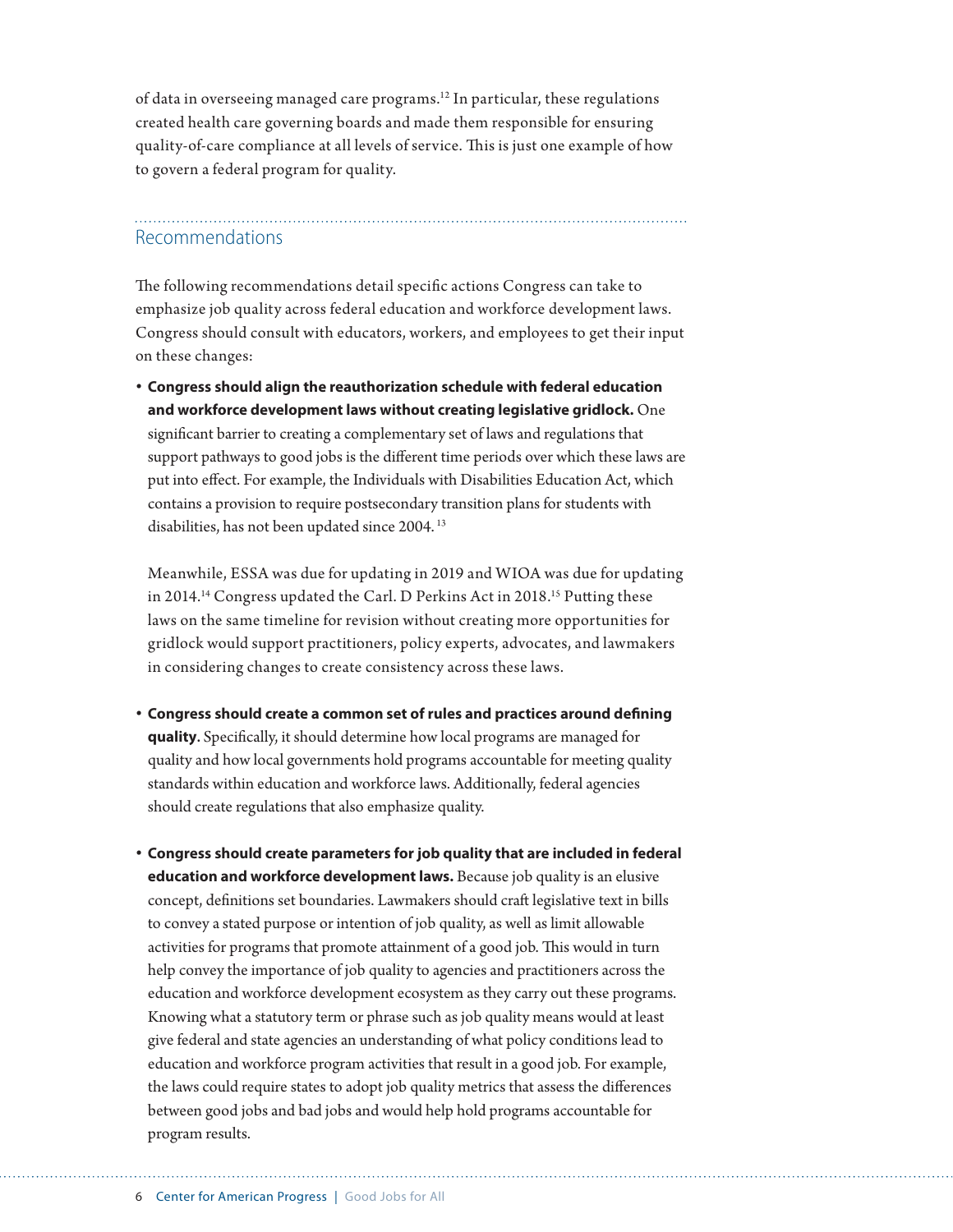In the absence of—or in addition to—congressional action, even without renewed laws, the departments of Education and Labor can observe how their regulations do or do not address job quality and take steps to bridge the gap by issuing nonregulatory guidance.

**• Congress should align key legislative elements of federal education and workforce development laws with good jobs.** Creating job quality pathways across the education and workforce ecosystem requires shared policies for determining how good jobs should be represented. For example, Congress must establish what events commonly qualify for public funding, which entities would be eligible to apply for these resources, and who can participate in program services. These changes to the law will mean that state agencies and local programs will carry out their responsibilities differently because they must pay attention to how well their services lead to the end goal of a good job.

Additionally, as the departments of Labor and Education carry out these laws, they should develop regulations, guidance, monitoring, and technical assistance that align with a new federal legal framework that results in students and workers getting good jobs.

**• Congress should require states to implement federal education and workforce development laws collaboratively across the education and workforce training systems.** Effectively carrying out job quality responsibilities within and across systems requires strong leadership. To establish a governing framework that puts job quality-related issues at the center of decision-making, there must be threepart cooperation and consultation among representatives of business, industry, and K-12 and higher education. They should focus on future earnings or earnings gains, employment benefits, workplace protections, and other issues that affect economic well-being. In order to do so, they must recognize how the labor market currently leads to inequality—by design—and the need to include and protect all workers.

Defining and establishing job quality as the ultimate outcome of federal education and training laws is the connective tissue needed to create consistent, streamlined pathways to good jobs. However, in order for the proposed focus on job quality to be meaningful, any new legislation and reforms must be developed through community feedback to ensure that they meet local needs.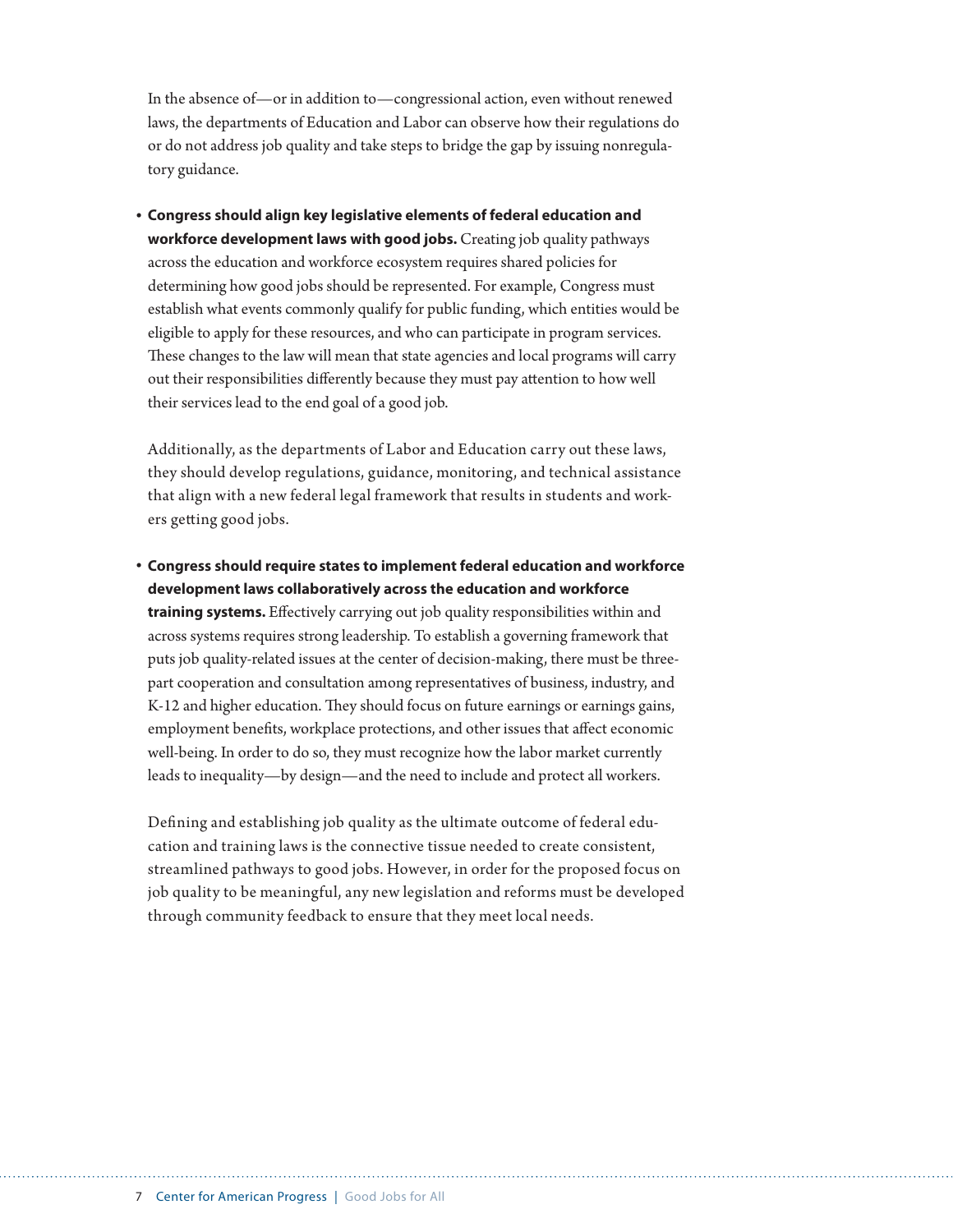# Conclusion

In the future, CAP will continue to generate ideas for how to build a system of connected federal education and training laws and regulations based on job quality. Creating this consistency will help to shape the workforce in ways that provide good jobs for all and help eliminate inequality.

*Laura Jimenez is the director of Standards and Accountability for K-12 Education at the Center for American Progress. Livia Lam is a senior fellow at the Center.*

### Appendix

Below is a list of most federal laws within the ecosystem of K-12 education, postsecondary education and training, and workforce development.

**The Every Student Succeeds Act** provides supplementary funding to schools serving low-income students. Its job quality-related elements include four aspects. First, states must adopt academic standards that certify student readiness for postsecondary education. Second, states' career education standards must align with these academic standards. Third, schools are rated, in part, on student outcomes on these standards. Fourth, states must report postsecondary enrollment rates.<sup>16</sup>

**The Education Sciences and Reform Act** established the Institute for Education Sciences, which houses four research centers. These include the National Center for Education Research, the National Center for Education Statistics, the National Center for Education Evaluation and Regional Assistance, and the National Center for Special Education Research. Additionally, the law authorizes the National Assessment of Educational Progress and the Education Technical Assistance Act.17

**The Individuals with Disabilities Education Act** provides supplementary education for students with disabilities and includes two job quality-related elements. It requires students with disabilities to receive transition services designed to facilitate the transition to postschool activities, including workforce training, postsecondary education, and jobs. These services must focus on the academic and functional achievement of the student.18 Additionally, the law requires that all students with disabilities are taught to the same academic standards required by ESSA.<sup>19</sup>

**The Carl D. Perkins Career and Technical Education Act**, commonly referred to as Perkins V, supports career and technical education (CTE) at the secondary and postsecondary education levels. Perkins V applies job quality-related elements by requiring CTE training programs to help students gain technical skills and earn industry-recognized credentials, certificates, or postsecondary degrees that are aligned with local labor market needs and in-demand occupations.<sup>20</sup>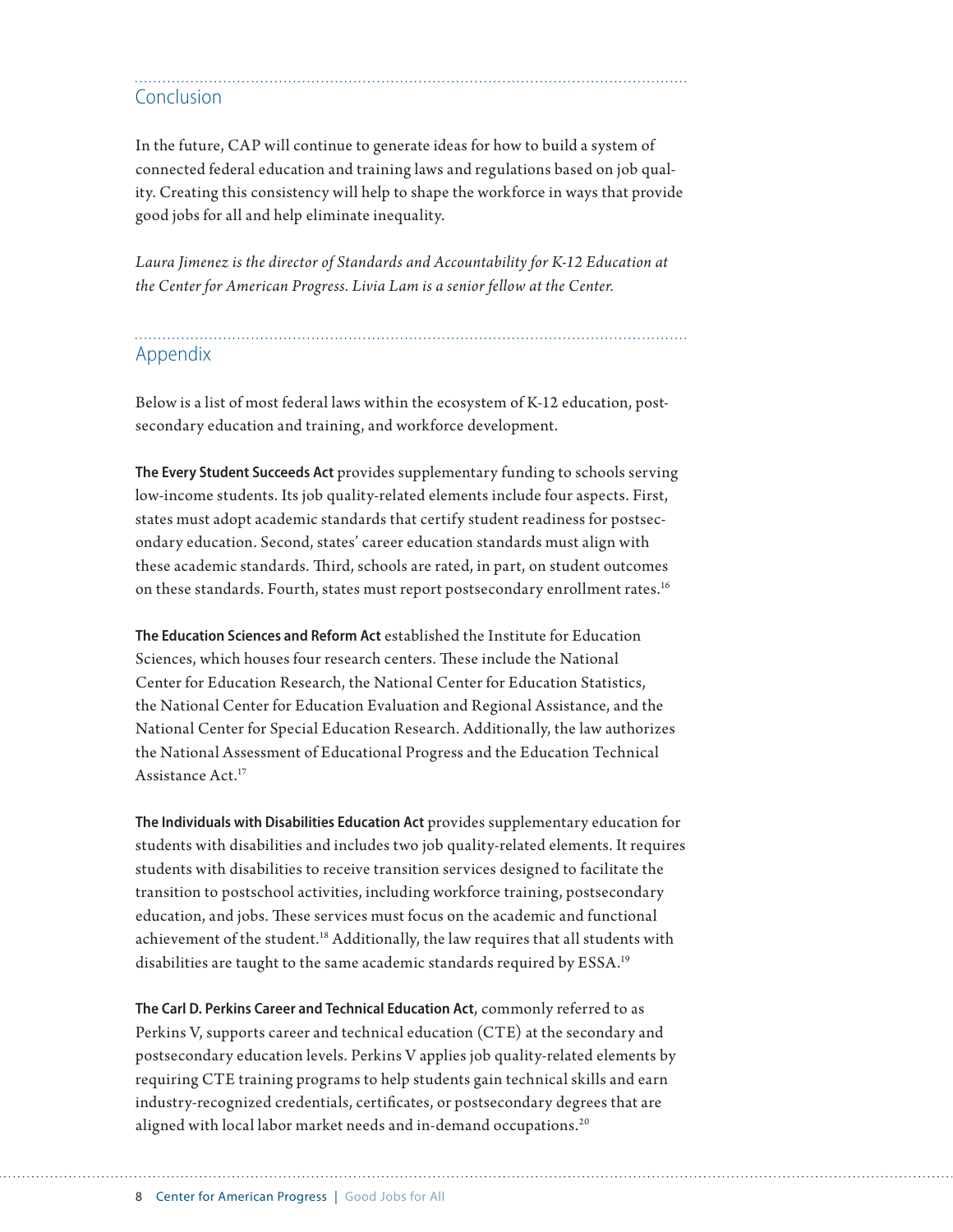**The Workforce Innovation and Opportunity Act** provides a combination of job placement and job training activities to adults, dislocated workers, and youth workers seeking employment and that are responsive to the demands of employers. Regarding job quality, WIOA makes several requirements. For example, the public workforce system must assess its effectiveness in helping participants get and keep jobs. WIOA also requires programs to report earnings of individuals participating in activities such as job search assistance, career counseling, occupational skills training, classroom training, or on-the-job training. On the employer side, WIOA also requires these activities to be aligned with the needs of in-demand jobs and industries as determined by state and local workforce boards.

WIOA also reauthorized three other laws:<sup>21</sup>

- **The Adult Education and Family Literacy Act** is the primary federal law supporting basic educational services for adults, including English-language instruction.
- **The Wagner-Peyser Act** supports the employment search process between job seekers and employers by providing job search assistance, career counseling, labor market information, and other employment services.
- **The Rehabilitation Act of 1973** addresses issues of employment discrimination against individuals with disabilities through dedicated funding for job preparation and other vocational rehabilitation services.

**The Higher Education Act** is the primary law governing postsecondary education programs, including federal aid programs such as the Pell Grant for low-income students pursuing higher education and federal funding for colleges and universities. It also requires all career education programs receiving federal student aid to "prepare students for gainful employment in a recognized occupation."22 According to this law , in order for higher education programs to meet a standard of gainful employment, education and training should prepare students to earn enough to repay their loans.<sup>23</sup>

**The Trade Adjustment Assistance Act (TAA)** governs job training for workers whose jobs were affected by foreign trade. Specifically, the Trade Adjustment Assistance for Workforce program provides funding for reemployment services, including case management, career services, weekly income support payments, and wage insurance while eligible TAA workers are enrolled in the program. In particular, the use of job training benefits must lead to a degree or certification.